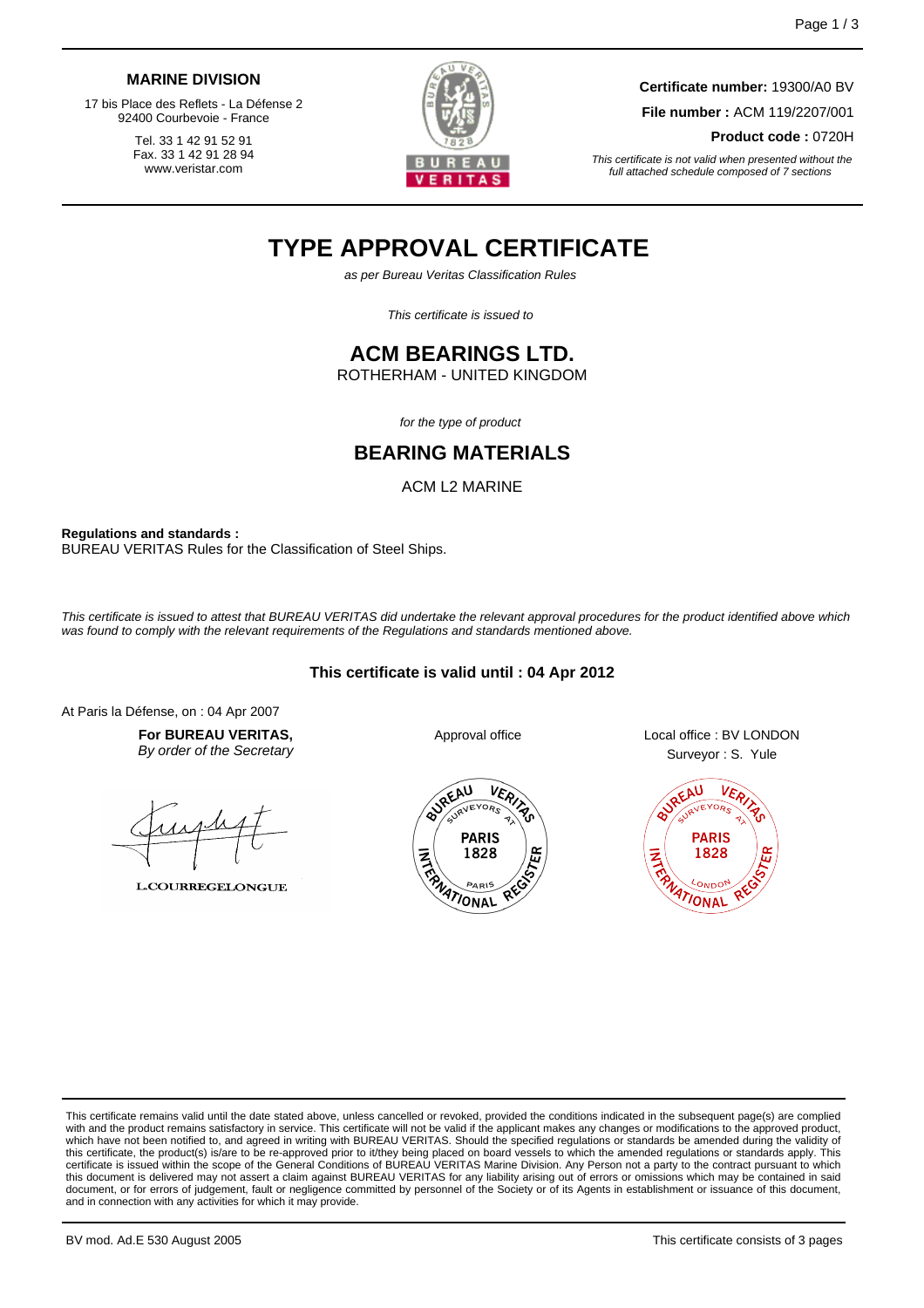## **THE SCHEDULE OF APPROVAL**

#### **1. PRODUCT DESCRIPTION :**

#### **ACM Grade L2 Marine**

#### **Rudder Bearing Material**

non-lubricated or seawater-lubricated or oil-lubricated

for shaft diameter up to 1000 mm, available as machined component, as tube or sheet form.

The material is a high load composite bearing material made of synthetic fabric reinforcement which is impregnated with a thermosetting resin and solid lubricant fillers (molybdenum disulphide & PTFE).

#### **2. DOCUMENTS AND DRAWINGS :**

ACM L2 Marine Engineering Manual.

#### **3. TEST REPORTS :**

Results of mechanical and thermal tests conducted at Sheffield Testing Laboratory.

#### **4. APPLICATION / LIMITATION :**

#### 4.1 **- Application Limitation:**

| Type of use<br>оf<br>the Bearing                  | Type<br>of<br>Lubrication  | Max.<br><b>Bearing</b><br>Mean<br><b>Pressure</b> | <b>Max. Service</b><br><b>Temperature</b> | Length & Diameter                                                                                  |
|---------------------------------------------------|----------------------------|---------------------------------------------------|-------------------------------------------|----------------------------------------------------------------------------------------------------|
| <b>Rudder Stock &amp;</b><br><b>Rudder Pintle</b> | Seawater<br>Oil Lubricated | 10.0 MPa                                          | $60^{\circ}$ C                            | L/D not to be less than $1 \&$ greater than 1.2<br>As per Part B, Ch 10, Sec 1 [6.3.3] of BV Rules |
| <b>Rudder Stock &amp;</b><br><b>Rudder Pintle</b> | Non-lubricated             | 5.5 MPa                                           | $60^{\circ}$ C                            | L/D not to be less than $1 \&$ greater than 1.2<br>As per Part B, Ch 10, Sec 1 [6.3.3] of BV Rules |

#### 4.2 **- On board installation & Maintenance requirements:**

- As per ACM instructions. May be freeze-fitted.
- Operating clearance as per ACM instructions.
- Visual and dimensional control.

#### **5. PRODUCTION SURVEY REQUIREMENTS :**

5.1 - The ACM Grade L2 Marine is to be manufactured, examined and tested by **ACM BEARINGS LTD.,** in accordance with the type described in this certificate and Bureau Veritas Rules for the Classification of Steel Ships.

5.2 - Production sites are to be recognized by Bureau Veritas as per NR320 for HBV products. To this end **ACM BEARINGS LTD.** has to make the necessary arrangements for a Society's Surveyor to perform visits and product audits at the production sites.

5.3 - **ACM BEARINGS LTD.** has declared to Bureau Veritas that the type of product described in this certificate are manufactured at the following production site:

**ACM BEARINGS LTD. Derwent Way Wath West industrial Estate Wath Upon Dearne ROTHERHAM South Yorkshire UNITED KINGDOM**